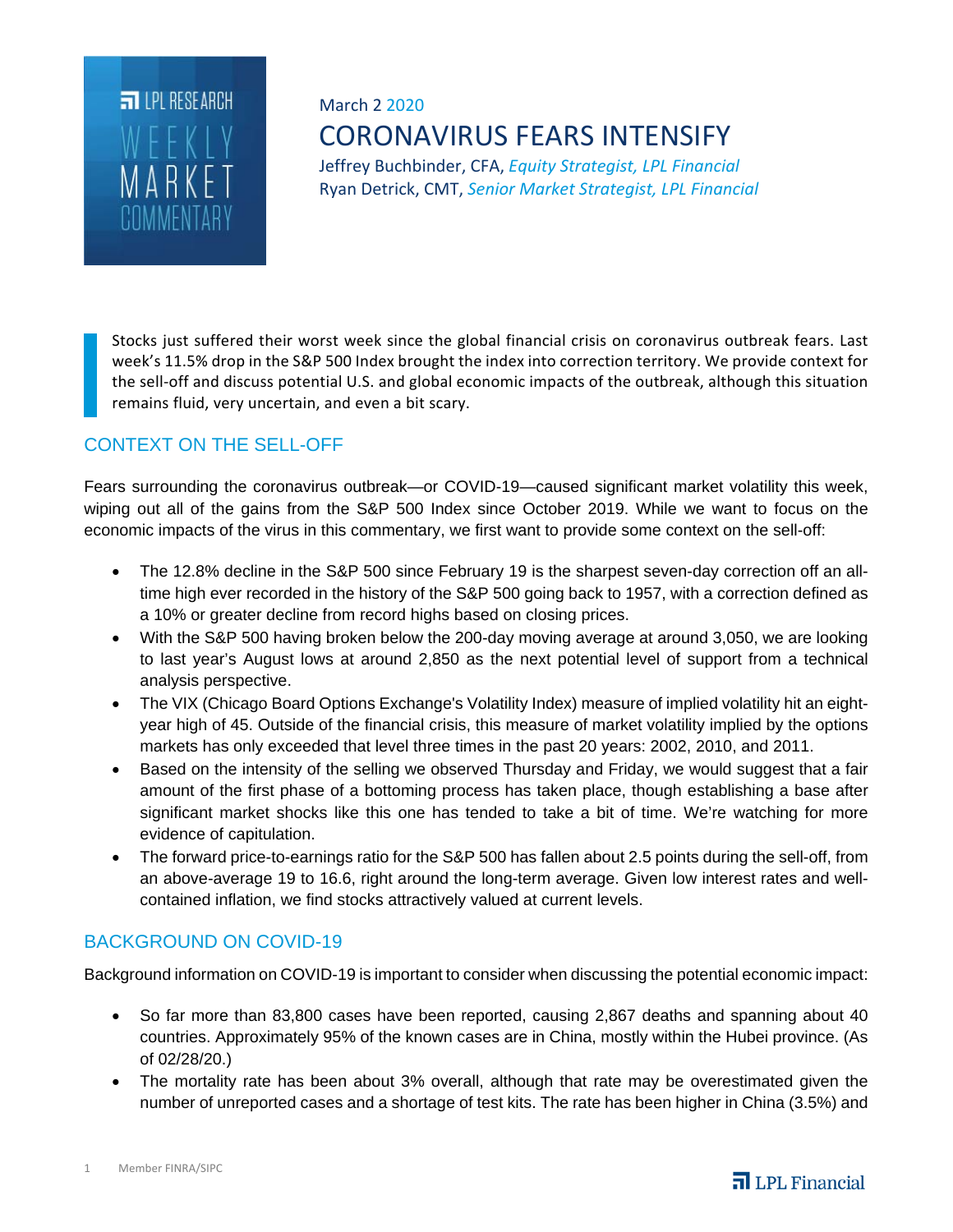

lower in Hong Kong (2.3%), Japan (1%), South Korea (1%), and Singapore (zero deaths and 93 cases), according to data compiled by Johns Hopkins. Survival rates among younger people have been very high.

- More than 36,000 people reportedly have recovered from the virus in China, along with 400 people outside of China.
- We don't want to minimize the human loss, but the common seasonal flu takes 23,000–61,000 lives in the United States each year, with a 0.1% to 0.2% mortality rate. Several cases of community transmission in the United States have been reported, which led to some quarantining and increased concerns of a wider outbreak. The quality of the U.S. healthcare system and awareness will greatly increase the odds of domestic containment in our view.
- Significant progress toward a vaccine has been made, and the typical multi-year timetable for approval has been shortened significantly.

#### ASSESSING ECONOMIC IMPACT

Our approach as always is to focus on economic fundamentals first, but the uncertainty around the scope of this outbreak has made it very difficult to assess potential economic impact. Even as the situation remains fluid and very uncertain, we want to provide some sense of potential U.S. and global economic impact.

**China.** If containment continues to progress in China, the epicenter of the outbreak, which is our expectation, we could see something near flat Chinese economic growth in the first quarter, rather than the estimated 5– 6% GDP growth. We believe this most likely would be followed by a potential return to trend growth by the third quarter. We would estimate that scenario would put 2020 GDP growth in China about one percentage point below the current 5.6% Bloomberg-tracked consensus. The best case scenario for GDP growth in China this year is probably 5% **[FIGURE 1]**. A two-month pause in the Chinese economy would represent about a 1% hit to GDP growth for this year in our view, some of which has been reflected in Bloomberg's consensus forecasts.



\*Estimates reflect Bloomberg consensus estimates and LPL Research estimate of possible shortfall related to COVID-19 outbreak.

Economic forecasts may not develop as predicted.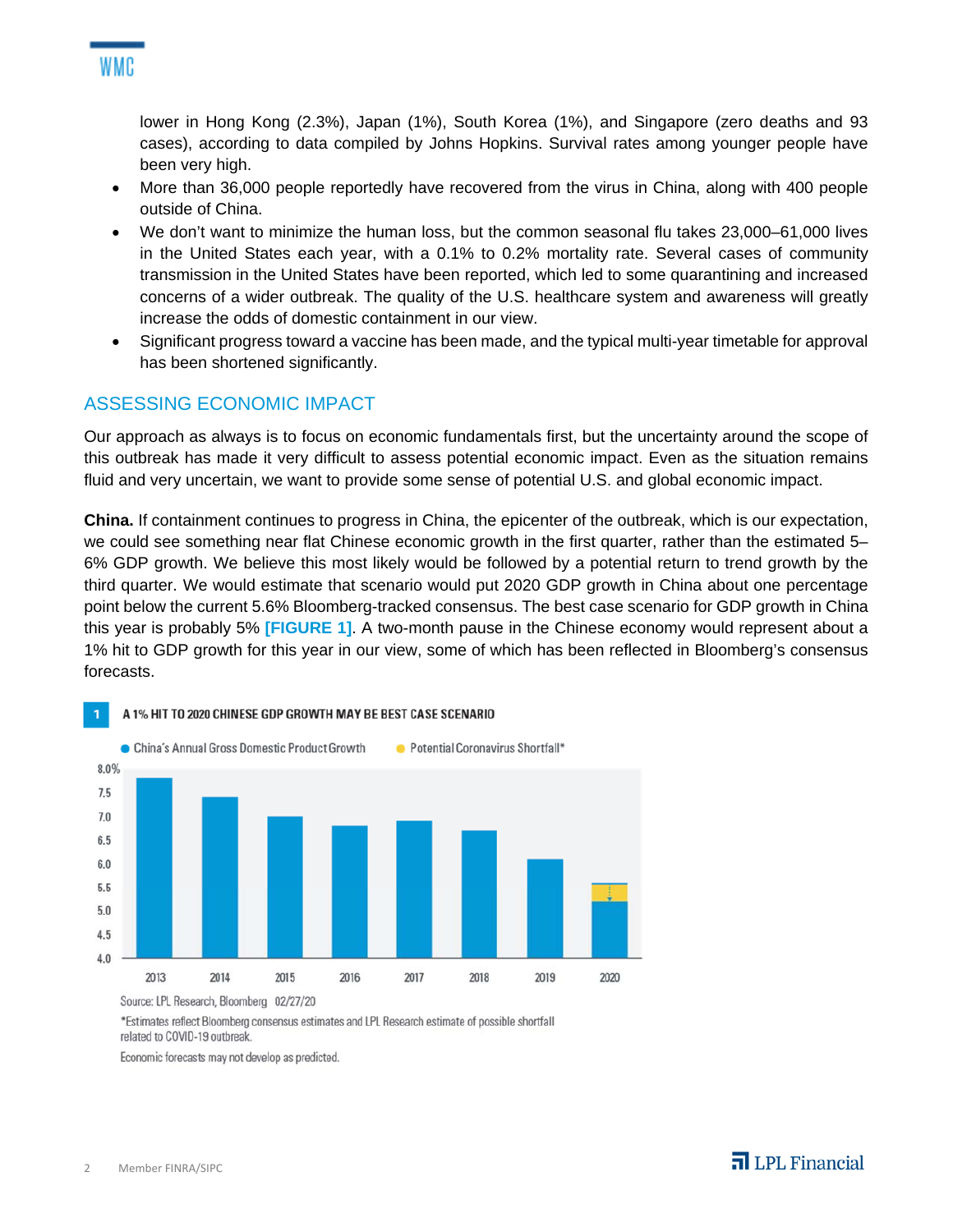**United States.** The U.S. economy is being impacted by the outbreak from both the demand side—through slower growth in China and Asia—and the supply side—from China's significant role in global supply chains. We estimate that the outbreak may trim 0.25–0.5% from U.S. GDP over the next couple of months due to global supply chain disruption, falling export demand, and decreased tourism. On top of that, lower stock prices may hit consumer confidence and create a negative wealth effect.

If evidence emerges over the next four to six weeks or so that the virus is being successfully contained here at home, the economic impact would likely be at the better end of the range mentioned above (.25%). In that scenario, damage to business and consumer confidence would be limited, setting the stage for a potential second-quarter resumption of domestic economic activity. The U.S. economy was in pretty good shape before the virus began to spread beyond China, and it still has yet to realize much benefit from the recently signed trade deal with China, including lower tariffs and reduced uncertainty.

We believe our 1.75% U.S. GDP growth forecast for 2020 remains achievable given the boost from the U.S.-China trade deal, which has not yet been realized, and a U.S. consumer that remains very well positioned to keep spending. That said, we acknowledge the increased downside risk.

Global. In the short-term, the collective hits to global GDP from China, South Korea, Japan, and Italycountries where the outbreak's impact has been greatest to date—may comprise 0.2–0.3% of global GDP. Containment measures in the United States and elsewhere may add to the economic downside risk. Our latest global GDP growth forecast of 3.5% from our *Outlook 2020* publication is too high in light of the latest news. We expect to update/reaffirm our economic forecasts once we have more clarity around the COVID-19 impact in the weeks ahead.

### DOWNSIDE RISK TO EARNINGS

If U.S. and Chinese economic growth come through as expected, we think S&P 500 earnings per share (EPS) growth for this year could still approach the mid-single-digit range. However, we recognize there is some downside risk to our \$175 per share forecast for 2020, which represents about a 7% increase. Successful containment in the United States and steady progress in China could limit the downside risk to that estimate, but frankly it's too early to tell.

### WHERE DO WE GO FROM HERE

We believe stocks have fallen to levels we would consider very attractive based on our assessment of economic and market fundamentals. We are evaluating our published economic and market forecasts at this time and expect to provide an update shortly. At this point, our best advice would be to consider staying the course, and maybe think about some rebalancing "around the edges" to add some equity exposure on weakness where appropriate. Uncertainty remains very high, but based on what we know now, we think this sell-off appears overdone relative to most reasonable scenarios.

Last but not least, our hearts are with those affected by this outbreak. Like all of you, we will continue to follow the news closely in the days ahead, and we will keep you updated on any major developments.

#### WEEKLY MARKET PERFORMANCE REPORT

Please see our new *Weekly Market Performance* report with insights on major asset classes.